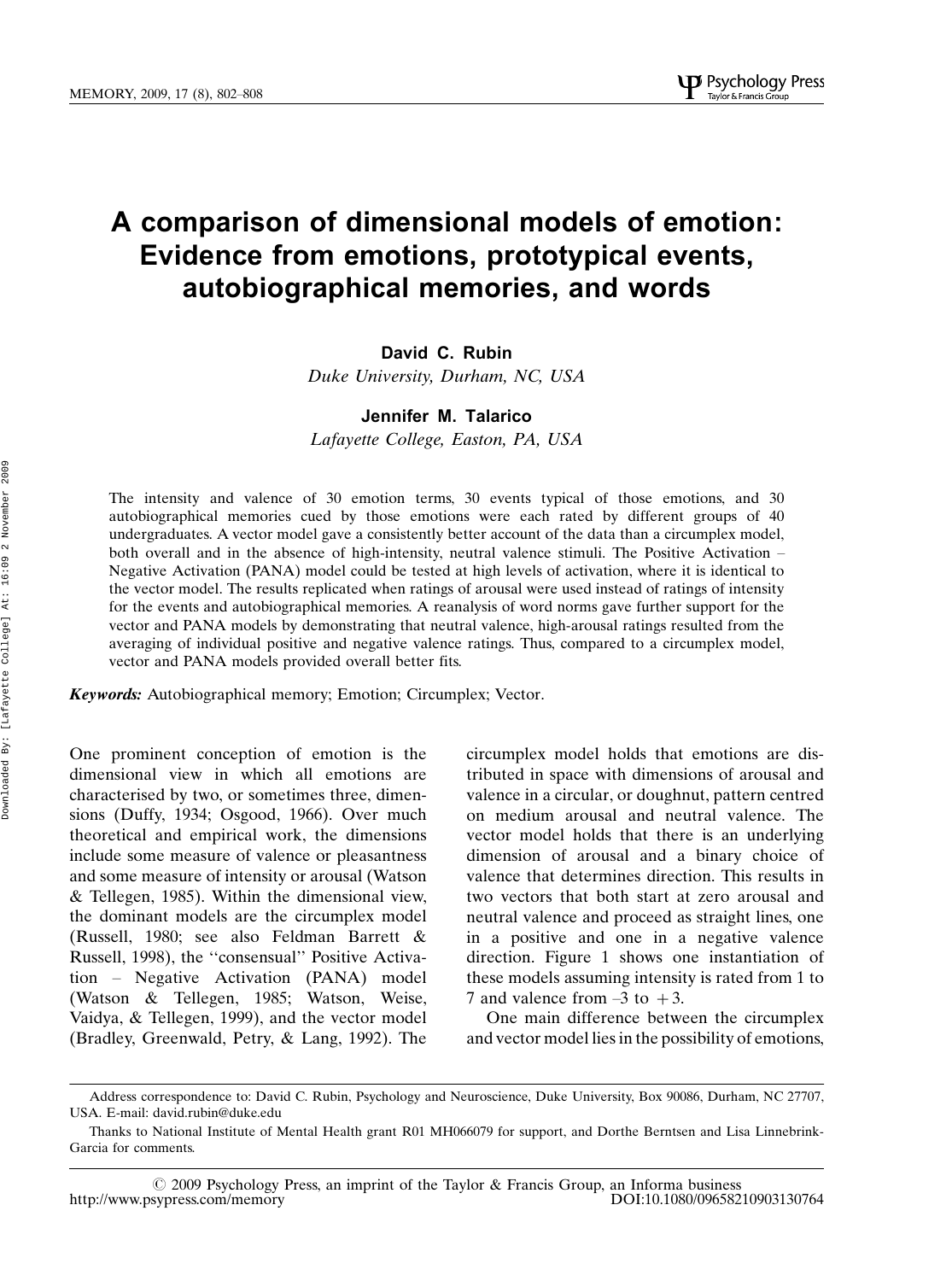

Figure 1. Instantiations of a circumplex (top panel) and vector (bottom panel) model. Squares filled with a C represent predictions of where emotional stimuli should occur according to a circumplex model. Squares filled with a V represent predictions of where emotional stimuli should occur according to a vector model.

or emotional stimuli, that have high arousal and neutral valence; that is, are there emotions such as aroused, astonished, and excited, or other emotional stimuli, that are emotionally intense yet neither very positive or negative? Such points are needed to complete the circumplex, but the vector model holds that at high arousal, positive and negative valences are distinct from one another and that true neutrality cannot be intensely felt. Our design deliberately selects emotions that are meant to fill this void and includes three distinct stimulus types. Furthermore, it uses inferential tests to directly compare the fit of each dataset against mathematically specified models.

The PANA model (Watson & Tellegen, 1985; Watson et al., 1999) is commonly understood as a 45-degree rotation of the circumplex model (see Watson & Tellegen, 1985, Fig. 1) defined by two primary axes reflecting two basic behavioural systems. Positive Activation (PA) is anchored at one end by mood terms like active, elated, and excited, and at the other by drowsy, dull, and sluggish. The other axis, Negative Activation (NA), is anchored by distressed, fearful, nervous and by calm, at rest, and relaxed. The axes are not arbitrary for PANA as they provide the best quantitative description under several different factor-analytic techniques. The 45-degree rotation, however, makes no difference for the circumplex model as it is a circle\*which end is up is arbitrary. However, we consider PANA to be more similar to the vector model because the axes are ''truly unipolar constructs that essentially are defined by their high [ends]'' (Watson et al., 1999, p. 827). As with the vector model, low arousal states are more likely to be neutral and high arousal states are differentiated by their valence. When reviewing studies of self-reported affect, Watson and colleagues (1999) note that ''the High NA and High PA octants are among the most densely populated areas within [affective] space'' (p. 828), which is also consistent with the vector prediction of an absence of high intensity, neutral items. Therefore the predictions of PANA are more similar to a vector model than a circumplex. It is difficult to make clear predictions such as those shown in Figure 1 for all values of intensity or arousal for the PANA model, but for the crucial tests of high intensity or arousal PANA would be like the vector model.

Methodological differences also discriminate the models. The circumplex is usually found in multidimensional scaling (MDS) solutions of similarity matrices of all stimuli or with principal components analysis of self-reports, whereas the vector model typically uses direct scaling of the dimensions of each stimulus individually. We use direct scaling here as it allows for precise dimensions to be articulated, making the testing of the models easier. Rather than having our participants make similarity judgements among all stimuli, which are then transformed by MDS into a two dimensional space, our participants specified directly the intensity (or arousal) and valence and thus the actual location of each of the stimuli in the two-dimensional space. However, direct scaling also provides a fair test of all models, as a main proponent of the circumplex,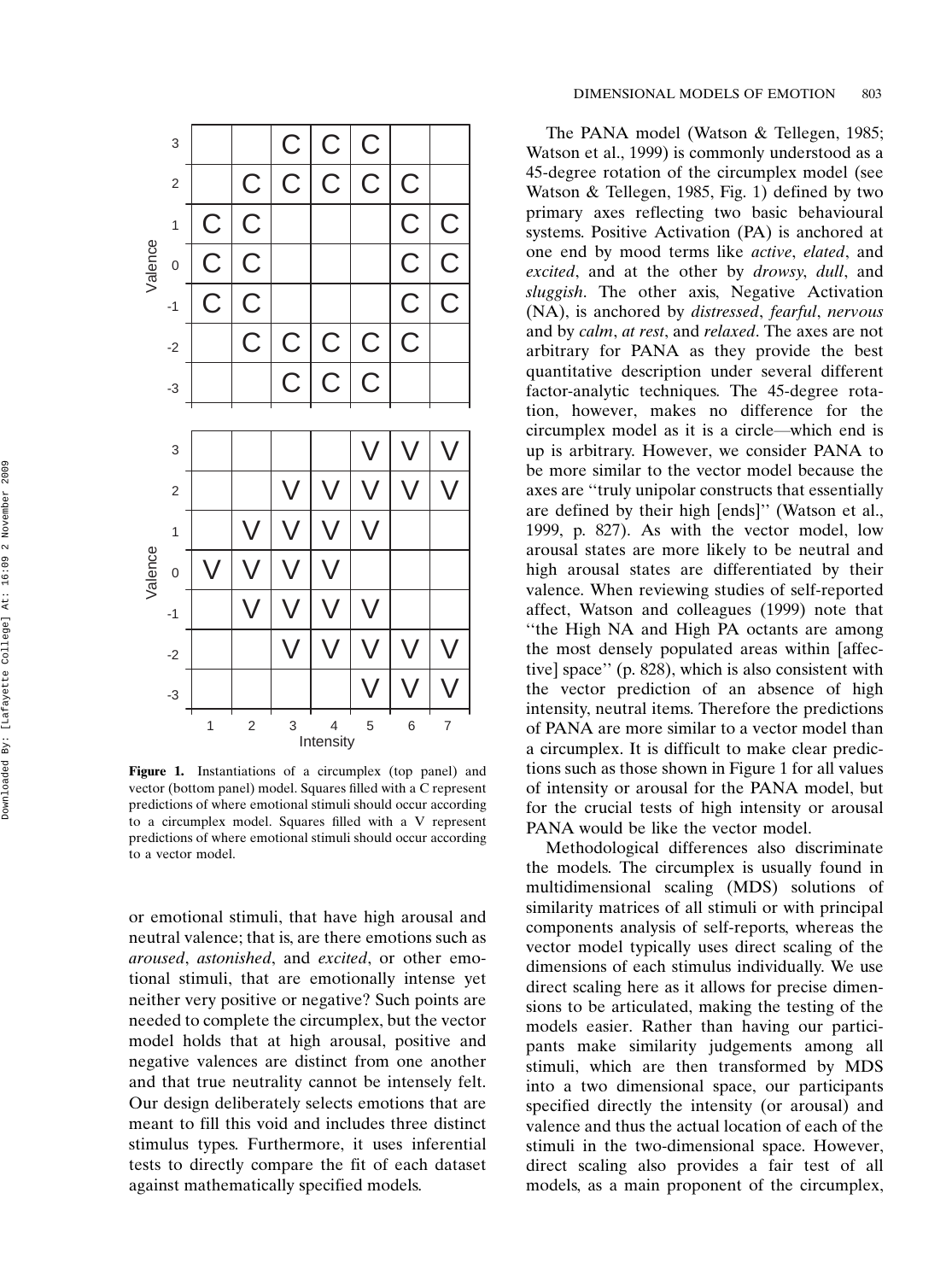Russell (1980), compared both MDS and directscaling methods and found no difference. The stimuli used to test each model also typically differ. Circumplex models have been identified for emotion words, emotional facial expressions, and affective states (see Remington, Fabrigar, & Visser, 2000, for a review). Vector models typically examine word and picture stimuli (for examples, see Bradley et al., 1992; Bradley & Lang, 1999). In both cases the models are meant to generalise to emotional experience. Here, we use emotion words and two kinds of emotional experience stimuli—semantic knowledge of generic emotional events (e.g., funerals) and episodic memories of personally experienced emotional events (e.g., a specific autobiographical memory of being sad). The same 30 emotion words were used as the emotion terms, to cue memories and to find the general emotional events.

In our studies we had undergraduates rate valence and either intensity or arousal as the two dimensions differ (e.g., Reisenzein, 1994). Arousal is a particular kind of physiological mechanism whereas intensity is the degree of subjective evaluation of feelings. Thus arousal makes theoretical claims based on physiology. In situations where these claims are right, arousal has an advantage; but they are not always right. In research of memory and emotion, physiological arousal alone as induced by physical exercise (Dutton & Carroll, 2001; Libkuman, Nichols-Whitehead, Griffith, & Thomas, 1999) or arousal-inducing drugs such as adrenaline (Christianson & Mjöerndal, 1985) does not increase memory performance. In autobiographical memory the intensity of emotions predicts increased recall (Talarico, LaBar, & Rubin, 2004) in situations where physiological arousal is low but depth of feeling is high, such as in memories of loneliness.

Intensity has a long history as one of the dimensions of emotional stimuli (Duffy, 1934, 1957) and is widely used outside formal models of affect because it is a more general term. It is the dimension used in the autobiographical memory literature (for a review see Talarico et al., 2004) and in some clinical situations. For instance, to have post-traumatic stress disorder it is necessary that ''the person's response involved intense fear, helplessness, or horror'' (American Psychiatric Association, 2000, p. 468). The intensity, rather than arousal, is noted in the diagnosis; physiological arousal is low for helplessness. Thus

we explore both intensity and arousal in our studies.

Our earlier autobiographical memory data (Talarico et al., 2004) had strongly favoured the vector model. Here we extend that study in two ways. First, we examine whether it extends to abstract emotions and typical situations that are evoked by those emotions. That is, we examine semantic knowledge as well as episodic memory. Second, we were concerned that our earlier work unintentionally favoured the vector model because it might have lacked enough neutral valence emotions, especially those of high arousal, despite our efforts to include them (also see Watson & Tellegen, 1985, p. 221). We therefore biased our stimuli to try to find a set of emotion terms that would result in a circumplex when their average values on intensity and valence were plotted. We started with the emotions used by Talarico and colleagues (2004) and added what we expected to be relatively neutral valence emotions of high or low intensity that could help complete a circumplex: alarmed, aroused, astonished, droopy, eager, interested, relaxed, sleepy, and tired. We then had undergraduates do ratings of valence and intensity (Study 1) or valence and arousal (Study 2) for three types of stimuli: the words used to label emotions, prototypical events related to the emotions, and autobiographical memories cued by the emotions. Thus, we investigated semantic knowledge for emotions, semantic knowledge of events, and episodic memory. Finally, in the discussion we reanalyse existing word norms to extend our findings with emotion words.

## STUDY 1: INTENSITY AND VALENCE

## Method

General. In each of our three conditions, 40 different Duke University undergraduates were asked to rate 30 emotion related stimuli on 7 point rating scales for pleasantness, unpleasantness, and emotional intensity (adapted from Talarico et al. 2004). We subtracted the ratings of unpleasantness from the ratings of pleasantness and divided by two to provide a rating of valence. The emotions were chosen from previously published studies of emotion (primarily from Russell, 1980, and Watson & Tellegen, 1985) specifically to include emotions of high and low intensity, positive, negative, and neutral valence. Four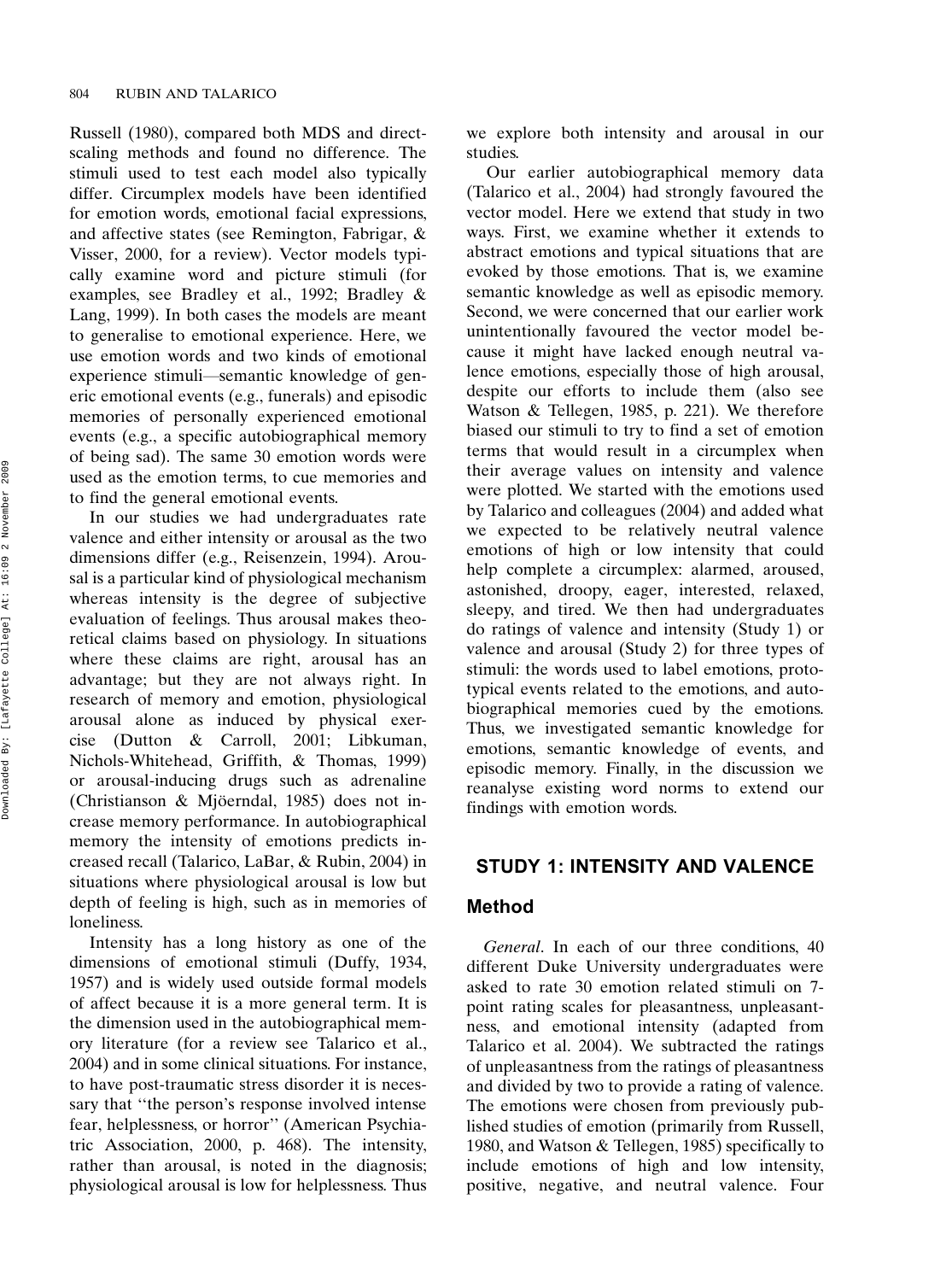different random orders of stimuli and their reverses were generated, with the only rule being that the last two stimuli for each of the eight lists were positive to avoid a negative mood induction. The emotions and their respective events were: afraid, being alone at night; alarmed, hearing an unexplained noise; amused, watching a comedy; angry, arguing with a friend; annoyed, someone interrupting; anxious, taking a test; aroused, taking off in an aeroplane; ashamed, telling a lie; astonished, witnessing a rare event; bored, sitting in a lecture; calm, being on vacation; disappointed, getting a bad grade; disgusted, vomiting; droopy, slouching in a chair; eager, waiting for test results; embarrassed, falling in public; excited, accepting a gift; guilty, stealing; happy, celebrating a holiday; interested, learning new things; lonely, breaking up with someone; love, going out with someone; proud, winning; relaxed, getting a massage; relieved, completing a project; sad, attending a funeral; satisfied, eating a large meal; sleepy, staying up late; surprised, receiving an unplanned visit; tired, finishing a workout. These events were the most commonly occurring autobiographical memory responses to emotion cues in previous testing.

Emotion condition. For each word, participants  $(M=19.0$  years old, 23 males) were asked to ''Think about that emotion for a minute or so until you have indeed remembered the meaning of the word in its entirety and to its fullest emotion.'' The introductions to the rating scales were ''While thinking about this word, I feel that the emotion is positive/negative/intense.'' The valence scales were: "1 not at all, 3 hardly, 5 somewhat, and 7 entirely''. The intensity scale was ''1 not at all, 3 somewhat, 5 very, and 7 extremely''. The introductions to the rating scales were changed only to reflect the content of the cue for the other conditions.

*Event condition.* Participants  $(M=19.3$  years old, 12 males) were asked to rate the 30 distinct emotional situations above. For each cue, participants were asked, ''Please do NOT think of a specific instance of each event from your own life, but rather what events like this are typically like.''

Autobiographical condition. Participants ( $M =$ 19.2 years old, 16 males) were asked to recall and rate 30 distinct emotional autobiographical events cued by the emotion words above. Participants were asked to ''recall the first memory from your life that comes to mind when you experienced a number of different emotions''. For each cue, the instructions contained the request to: ''Please think about a specific event when you felt \_\_\_\_.''

## Results

Figure 1 is our instantiation of circumplex and vector models. It provides a direct, easily interpretable view of our instantiation of the circumplex and vector theories, one that is more specific than the descriptive theories themselves. In the general statement of the theories, the exact shape of the circumplex circle and vectors are not specified. The centre, but not radius, of the circumplex is specified. The general direction, but not the angle and magnitude, of vectors is specified. Although somewhat arbitrary, Figure 1 has several advantages. First, it is a neutral, quantitative instantiation of the theories that can be tested directly against the individual responses of the participants. The more standard approach is to average similarity ratings across participants and compare the resulting multidimensional scaling solutions to the theories. Second, the crucial theoretical difference between the existence or absence of high intensity neutral emotions is preserved. Third, as drawn, both models predict emotions in 28 of the 49 cells and thus both have the same .57 probability of having randomly placed points fit the models. Fourth, the models are balanced with respect to the marginal distribution of valence ratings: each model has three cells predicted in rows with valence equal to  $\pm 3$ , five cell in rows with valence equal to  $+2$ , and four cells in rows with valence equal to 0 and  $\pm$  1. Thus, comparisons of the models are not affected by whether the participants tend to use extreme values of valence or not, only which exact squares they choose. We could not also balance the marginals for intensity, but instead provide an additional test that only uses high-intensity responses.

Fitting the constraints just listed within the seven by seven matrix that results from using common 7-point rating scales for valence and intensity provides the one obvious solution shown in Figure 1. For instance, one could consider making the nine square void in the middle of the circumplex smaller, but that would require reducing it to be only one square. This would also require the removal of eight marked squares elsewhere in the circumplex model or adding eight marked squares to the vector model so that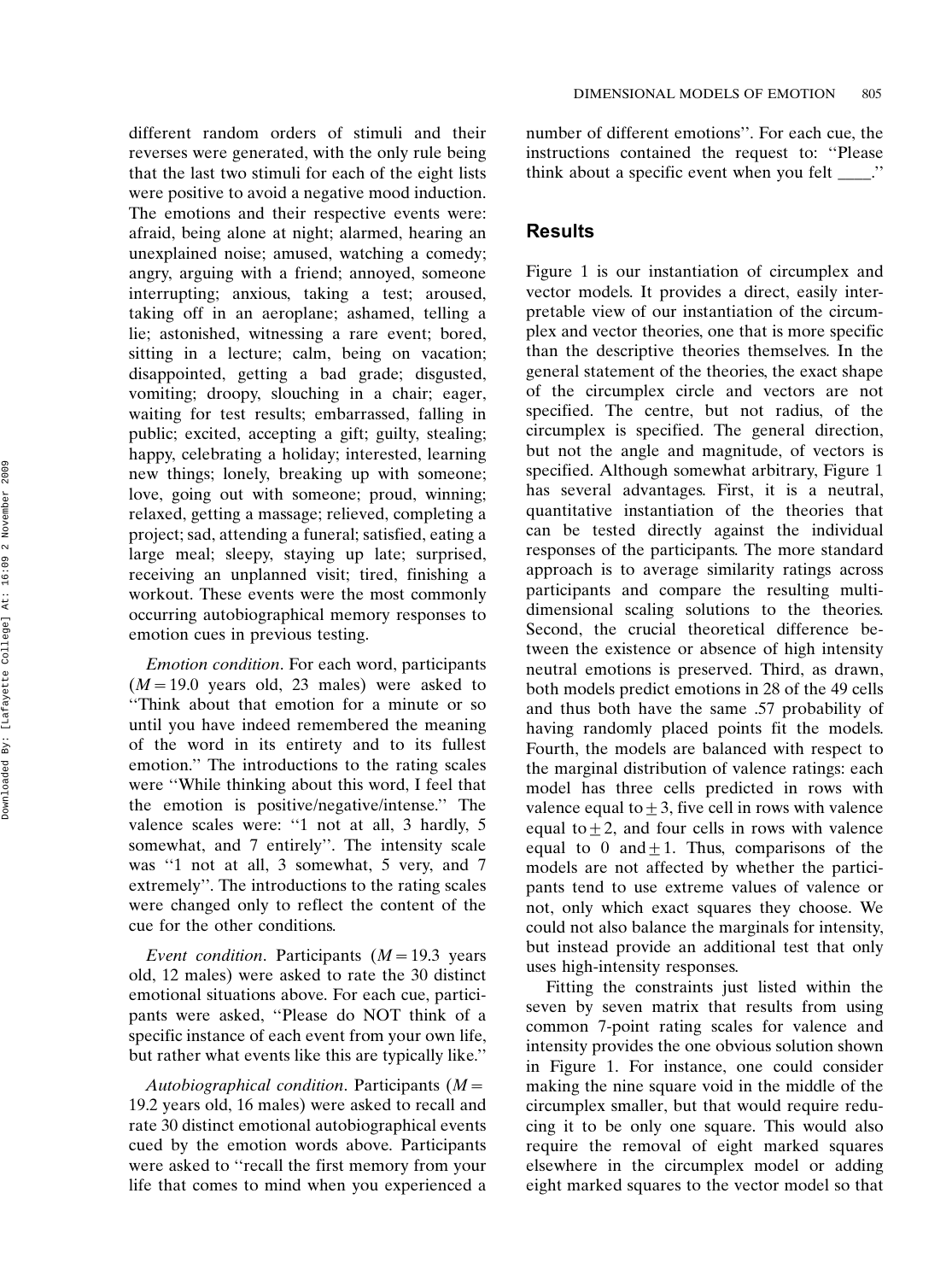both would have an equivalent base rate. Nonetheless, because of the necessarily arbitrary nature of our particular instantiation of these theories that are not as specific as our models, for all tests of the overall fit of the circumplex and vector models shown in Figure 1, we also provide a much more constrained test using only highintensity ratings. Although the theories are less specific than our models, at high intensities they are both better defined. Fortunately, the results from these high-intensity only tests differentiate the models as least as clearly as the overall tests using the entire models.

To test and contrast the two models, each individual participant's responses were compared to the two models before any calculations over participants took place. To do this the proportion of responses from each participant that fell in the squares shown for each model in Figure 1 were calculated and this proportion was entered into a 2 (within-participant fit to each model: vector or circumplex) by 3 (between-participant condition: emotion, event, or autobiographical) ANOVA. The effect of vector versus circumplex was  $F(1, 117) = 98.49, p < .0001$ , and there was no effect of condition  $(F(2, 117)=1.98, p=.14)$  nor their interaction  $(F(2, 117)=0.07, p=.47)$ . For the emotion condition the proportions for the vector and circumplex model were .73 versus .56; for the event condition .78 versus .57; and for the autobiographical condition .81 versus .57. Overall the circumplex was near the chance value of .57 and the vector was well above chance: t-tests comparing the vector model means to a chance level of .57 were all significant—minimum  $t(39)$  = 7.10, all  $p < .0001$ —for the circumplex model none was.

The key place in which the vector versus circumplex models differ is in their prediction of high-intensity neutral valence emotions; a circumplex model requires them, a vector model denies their existence. The PANA model agrees with the vector model. We included the following as examples of high-intensity or arousal emotions that could have neutral valence to afford the opportunity to observe such ratings: aroused, astonished, eager, excited, and interested. Examining the high intensity cells of Figure 1 (i.e., the rightmost two columns), there are six cells that are predicted only by the circumplex model, six cells predicted only by the vector and PANA models and two cells that both models predict. We counted the number of responses in each of the six cells each model predicted uniquely for

each participant and divided by the total number of high-intensity responses that the participant made. As there are 6 out of a possible 14 high intensity cells predicted, chance would be .43. We repeated the analysis reported in the previous paragraph, but this time only for the proportion of high-intensity responses. This reduced the number of observations per participant from 30 to an average of 8.5 and made the data a bit noisier, although still consistent with the previous analysis. The effect of the vector versus circumplex model was  $F(1, 115) = 48.55$ ,  $p < .0001$ , and there was no effect of condition  $(F(2, 117)=1.38$ ,  $p = .26$ ) nor their interaction  $(F(2, 117)) = 1.43$ ,  $p = .24$ ). For the emotion condition the proportions for the vector and circumplex model were .54 versus .28; for the event condition .51 versus .27; and for the autobiographical condition .57 versus .17. For all three conditions the vector value was numerically above the chance level of .43,  $t(38) = 2.29$ ,  $p < .05$ ;  $t(39) = 1.71$ ,  $p = .09$ ; and  $t(38) = 3.19$ ,  $p < .01$ , respectively, and the circumplex significantly below the .43 chance level (minimum absolute level of  $t=3.66$ , all  $p < .001$ ).

#### STUDY 2: AROUSAL AND VALENCE

#### Method

Study 2 was a direct replication of Study 1, except that the rating of intensity was replaced by a rating of arousal, ''While thinking about this word/situation/event, I feel that the emotion is arousing'', which ranged from 1 not at all to 7 extremely. As in Study 1 there were 40 different participants in the emotion, event, and autobiographical conditions. The mean ages for the emotion, event, and autobiographical condition were 18.8, 18.6, and 18.9 years (13, 9, and 14 males), respectively.

#### Results

The effect of vector versus circumplex was  $F(1, 117) = 8.87, p < .01$ , and there was no effect of condition  $(F(2, 117)) = 1.26$ ,  $p = .29$ ) nor their interaction  $(F(2, 117)=1.26, p=.29)$ . For the emotion condition the proportions for the vector and circumplex model were .57 versus .55; for the event condition .61 versus .51; and for the autobiographical condition .65 versus .58. Unlike in the intensity data, the means for the vector and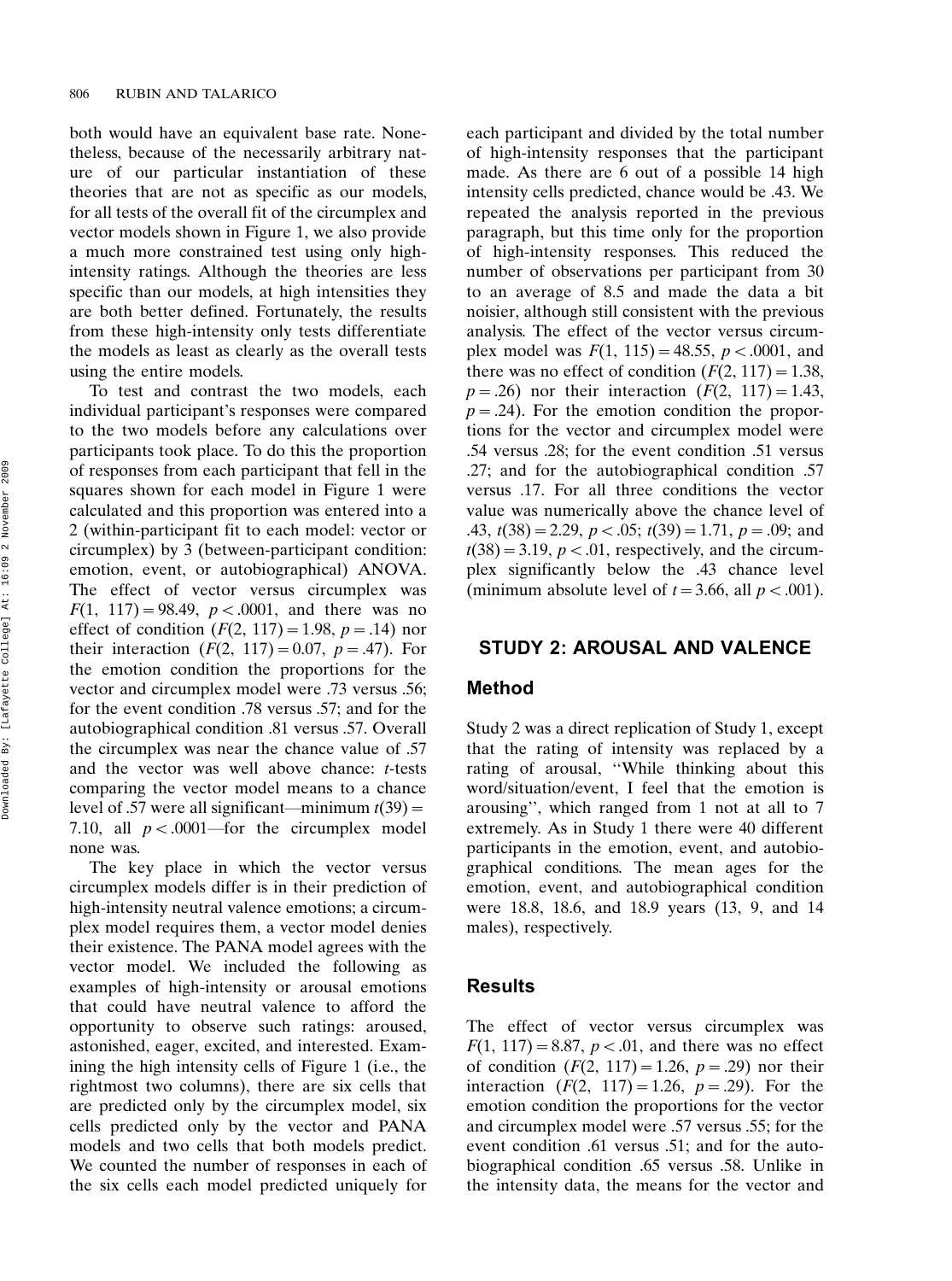circumplex models in the analyses based on arousal were much closer for the emotion condition than for the event or autobiographical conditions. Thus, in spite of a lack of an interaction, we examined each of the emotion, event, and autobiographical conditions separately. The F-tests for the vector and circumplex model were  $F(1, 39) = 0.36, p = .55, F(1, 39) = 5.29, p < .05,$ and  $F(1, 39) = 4.63$ ,  $p < .05$ , respectively. Compared to the chance value of .57, the vector model was significantly better for the autobiographical condition,  $t(39) = 2.55$ ,  $p < .05$ , and the circumplex model was worse for the event condition,  $t(39) = 2.80, p < .01.$ 

The analyses based on proportion of higharousal responses reduced the number of observations per participant from 30 to an average of 5.6, but the results were more robust. The effect of the vector versus circumplex model was  $F(1, 98) = 34.82$ ,  $p < .0001$ , and there was no effect of condition  $(F(2, 117)=0.15, p=.86)$ , but there was an interaction  $(F(2, 117)) = 3.79$ ,  $p = .05$ ). For the emotion condition the proportions for the vector and circumplex model were .44 versus .33; for the event condition .62 versus .18; and for the autobiographical condition .59 versus .20. For these three conditions the F-tests for the vector and circumplex model were  $F(1)$ ,  $35) = 1.57$ ,  $p = .22$ ,  $F(1, 27) = 16.38$ ,  $p < .001$ , and  $F(1, 36) = 23.34, p < .0001$ , respectively. The vector value was above chance for the event and autobiographical conditions,  $t(27) = 3.02$ ,  $p < .01$ , and  $t(36)=3.15$ ,  $p<.01$ , respectively, and the circumplex below chance for the emotion, event, and autobiographical conditions (the minimum absolute level of  $t=2.05$ , all  $p < .05$ ).

Thus, in both analyses, the two models were not statistically different for the emotion word ratings, which are closest to the stimuli that Russell (1980) used. However, the vector model was statistically superior for both the semantic situations and the autobiographical memory stimuli. Although a vector model is better supported than a circumplex model for semantic and episodic experiences, with linguistic stimuli, the trend is less clear. Therefore, we turn our attention to a larger word set than just emotion terms to further test the two models.

#### **DISCUSSION**

We found that a vector model was usually a better quantitative predictor of our data than a circumplex model in spite of our attempts to include circumplex-specific high-intensity, neutral valence emotions. This held for judgements of intensity and valence of the semantic concepts of emotions, for prototypical emotional events, and for autobiographical memories cued by the emotions. It also held for judgements of arousal and valence of prototypical events, autobiographical memories. We confirmed the predictions of PANA and vector models that high-intensity stimuli have either positive or negative, rather than neutral valence. We also failed to find examples of highintensity, neutral stimuli predicted by the circumplex model, as have previous investigators (Remington et al., 2000).

One of the most widely used norms of the emotional properties of words allowed us to further test our ideas. The Affective Norms for English Words (ANEW, Bradley & Lang, 1999) provides means and standard deviations of the ratings of arousal (1 to 9) and valence (1 to 9) of 1034 words. When plotted in affective space, these data clearly favour a vector model, but there are still many instances of high-arousal, neutral valence words that do not fit the vector model. To further investigate this we selected all 269 words of relatively neutral mean valence in the ANEW norms (all words between 4 and 6, where 5 was neutral). If the vector model holds for individual responses then the neutral valence words of low intensity should have resulted from averaging individual ratings that were neutral in valence. In contrast, the neutral valence words of high intensity should have resulted from the averaging of individual ratings that were either positive or negative, but not neutral, in valence. The prediction, then, is that for these neutral valence words the standard deviation of valence should increase with the mean of intensity. The correlation between the standard deviation of valence and the mean of intensity for the 269 neutral words was .60  $(p<.0001$ , assuming words are independent observations). To provide a more descriptive idea of the magnitude of this effect, we divided the neutral words into those with intensity less than 3.5 ( $n=35$ ), between 3.5 and 4.0 ( $n=78$ ), between 4.0 and 4.5 ( $n=71$ ), between 4.5 and 5.0 ( $n=34$ ), between 5.0 and 6.0  $(n=34)$ , and greater than 6.0  $(n=17)$ . The average standard deviations of valence for these groups were: 1.26, 1.44, 1.59, 1.78, 2.08, and 2.23, respectively,  $F(5, 263) = 31.67$ ,  $p \leq 0.0001$  assuming words are independent observations. A practical implication is that selecting high-intensity, neutral valence words from norms